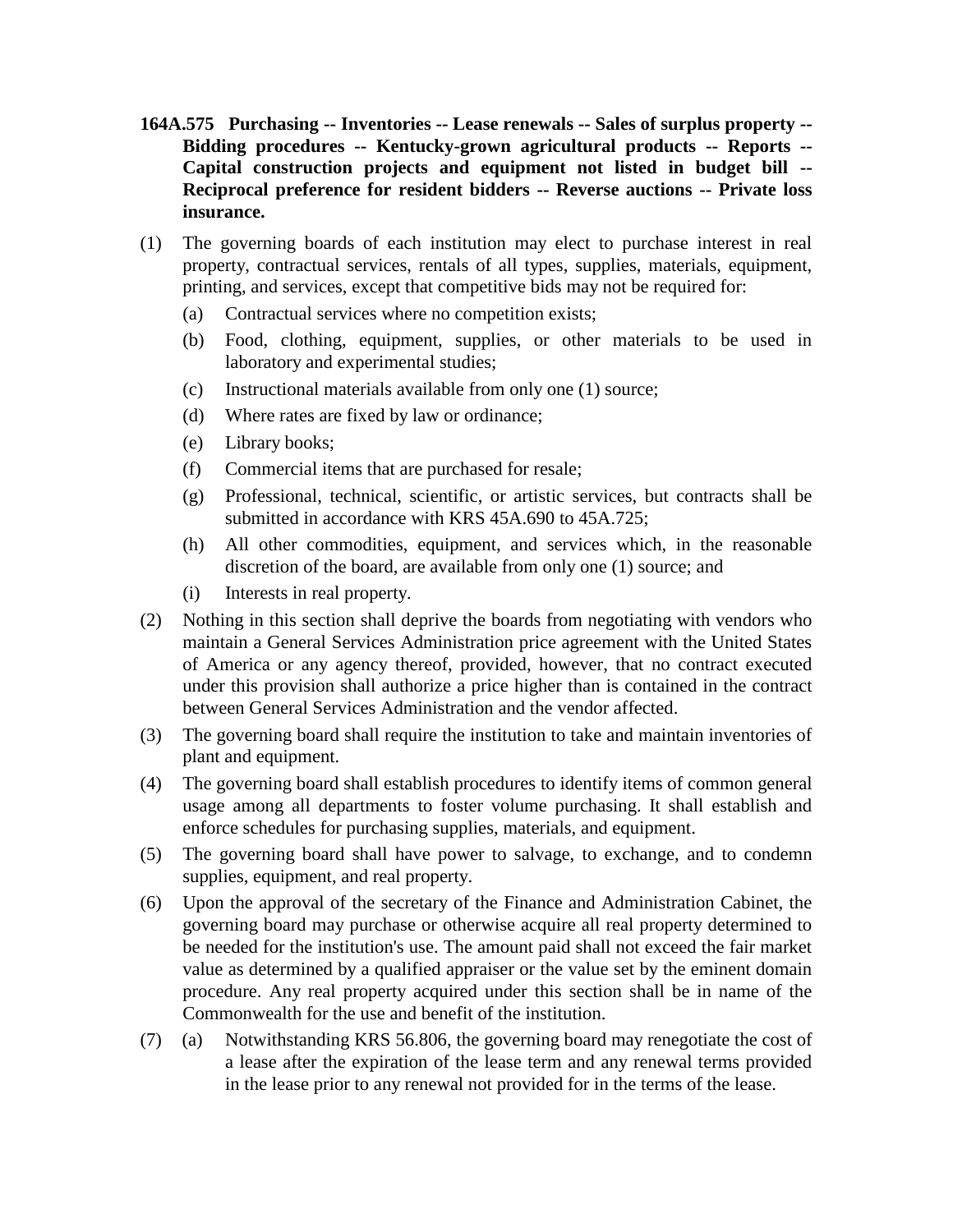- (b) Except when a lease incorporates a lease-purchase under KRS 56.806, the governing board shall reserve the right to cancel a lease upon at least thirty (30) days' written notice.
- (c) Notwithstanding KRS 56.823(2) and (3), any lease renewals, except automatic renewals permitted under KRS 56.803, 56.805(2), and 56.806(1), for which the annual rental cost will exceed two hundred thousand dollars (\$200,000) shall be reported to the Capital Projects and Bond Oversight Committee in the same format as set out in KRS 56.823(2).
- (d) Notwithstanding KRS 56.813, a public college or university may pay for improvements to leased property costing in excess of ten thousand dollars (\$10,000) but less than one million dollars (\$1,000,000) in a lump sum upon approval of its board using non-general fund appropriations and without incurring debt.
- (8) The governing board shall sell or otherwise dispose of all real or personal property of the institution which is not needed or has become unsuitable for public use, or would be more suitable consistent with the public interest for some other use, as determined by the board. The determination of the board shall be set forth in an order, and shall be reached only after review of a written request by the institution desiring to dispose of the property. Such request shall describe the property and state the reasons why the institution believes disposal should be effected. All instruments required by law to be recorded which convey any interest in any such real property so disposed of shall be executed and signed by the appropriate officer of the board. Unless the board deems it in the best interest of the institution to proceed otherwise, all such real or personal property shall be sold either by invitation of sealed bids or by public auction; provided, however, that the selling price of any interest in real property shall not be less than the fair market value thereof as determined by the Finance and Administration Cabinet or the Transportation Cabinet for such requirements of that department.
- (9) Real property or any interest therein may, subject to the provisions of KRS Chapter 45A, be purchased, leased, or otherwise acquired from any officer or employee of any board of the institution, based upon a written application by the grantor or lessor approved by the board, that the employee has not either himself or through any other person influenced or attempted to influence either the board requesting the purchase of the property. In any case in which such an acquisition is consummated, the said request and finding shall be recorded and kept by the Secretary of State along with the other documents recorded pursuant to the provisions of KRS Chapter 56.
- (10) (a) As used in this section, "construction manager-agency," "construction management-at-risk," "design-bid-build," "design-build," and "construction manager-general contractor" shall have the same meaning as in KRS 45A.030.
	- (b) For capital construction projects, the procurement may be on a total designbid-build basis, a design-build basis, construction manager-general contractor basis, or construction management-at-risk basis, whichever in the judgment of the board offers the best value to the taxpayer. Best value shall be determined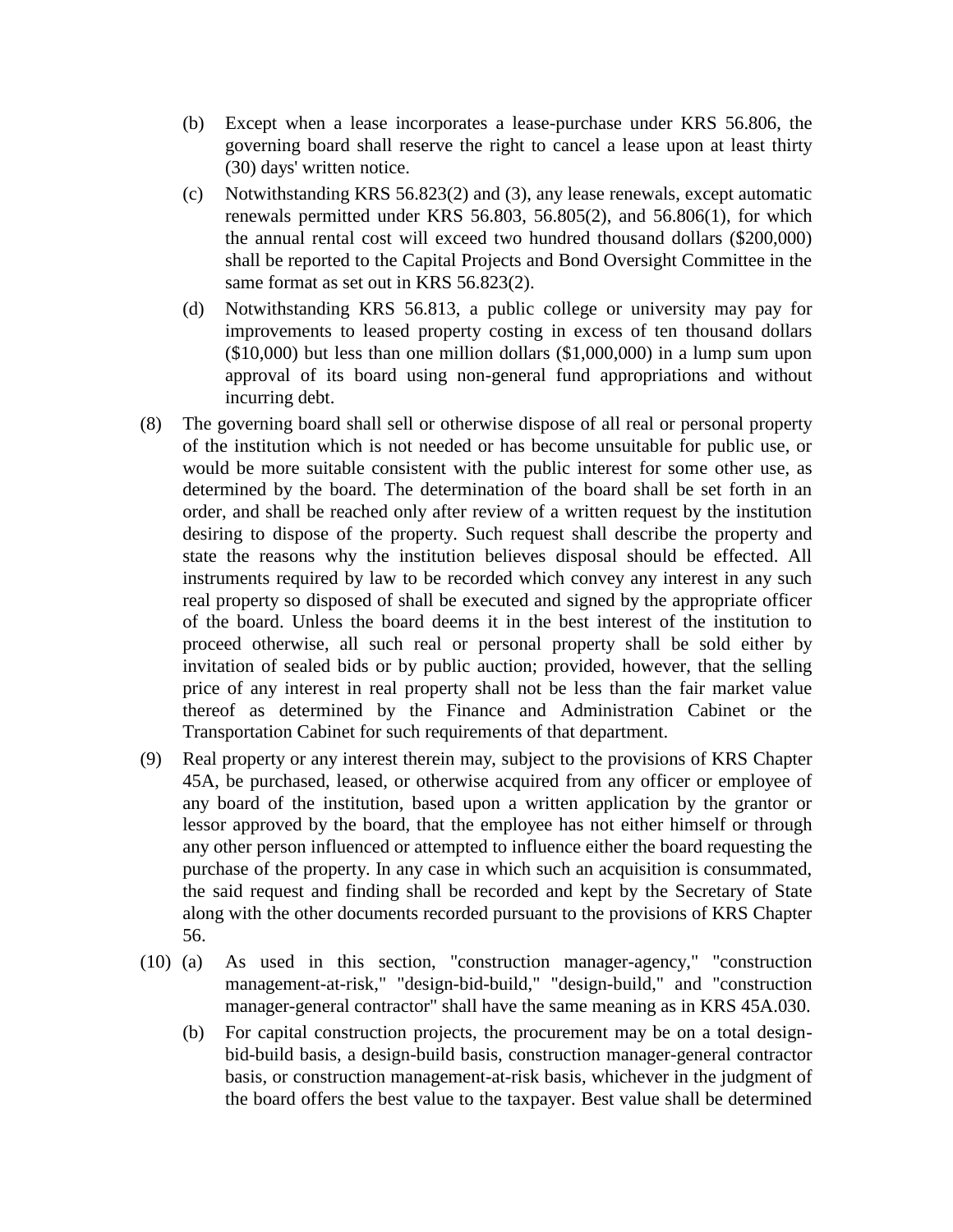in accordance with KRS 45A.070. Proposals shall be reviewed by the institution's engineering staff to assure quality and value, and compliance with procurement procedures. All specifications shall be written to promote competition. Services for projects delivered on the design-build basis, construction manager-general contractor basis, or construction managementat-risk basis shall be procured in accordance with KRS 45A.180, KRS 45A.183, and the regulations promulgated in accordance with KRS 45A.180. Nothing in this section shall prohibit the procurement of construction manager-agency services.

- (c) Notwithstanding KRS 45A.185, for all capital construction projects, bidder security for competitive sealed bidding for construction contracts shall only be required when the price is estimated to exceed one million dollars (\$1,000,000).
- (11) The governing board shall attempt in every practicable way to insure the institution's supplying its real needs at the lowest possible cost. To accomplish this the board may enter into cooperative agreements with other public or private institutions of education or health care.
- (12) The governing board shall have control and supervision over all purchases of energy consuming equipment, supplies, and related equipment purchased or acquired by the institution, and shall designate by regulation the manner in which an energy consuming item will be purchased so as to promote energy conservation and acquisition of energy efficient products.
- (13) The governing board may negotiate directly for the purchase of contractual services, supplies, materials, or equipment in bona fide emergencies regardless of estimated costs. The existence of the emergency must be fully explained, in writing, by the vice president responsible for business affairs and such explanation must be approved by the institution president. The letter and approval shall be filed with the record of all such purchases. Where practical, standard specifications shall be followed in making emergency purchases. A good faith effort shall be made to effect a competitively established price for emergency purchases.
- (14) (a) All governing boards that purchase agricultural products, as defined by KRS 45A.630, shall, on or before January 1 of each year, provide a report to the Legislative Research Commission and to the Department of Agriculture describing the types, quantities, and costs of each product purchased. The report shall be completed on a form provided by the department.
	- (b) If purchasing agricultural products, a governing board shall encourage the purchase of Kentucky-grown agricultural products in accordance with KRS 45A.645. If a governing board purchases agricultural products through a contract with a vendor or food service provider, the contract shall require that if Kentucky-grown agricultural products are purchased, the products shall be purchased in accordance with KRS 45A.645. Only contracts entered into or renewed after July 15, 2008, shall be required to comply with the provisions of this subsection.
	- (c) All governing boards that purchase Kentucky-grown agricultural products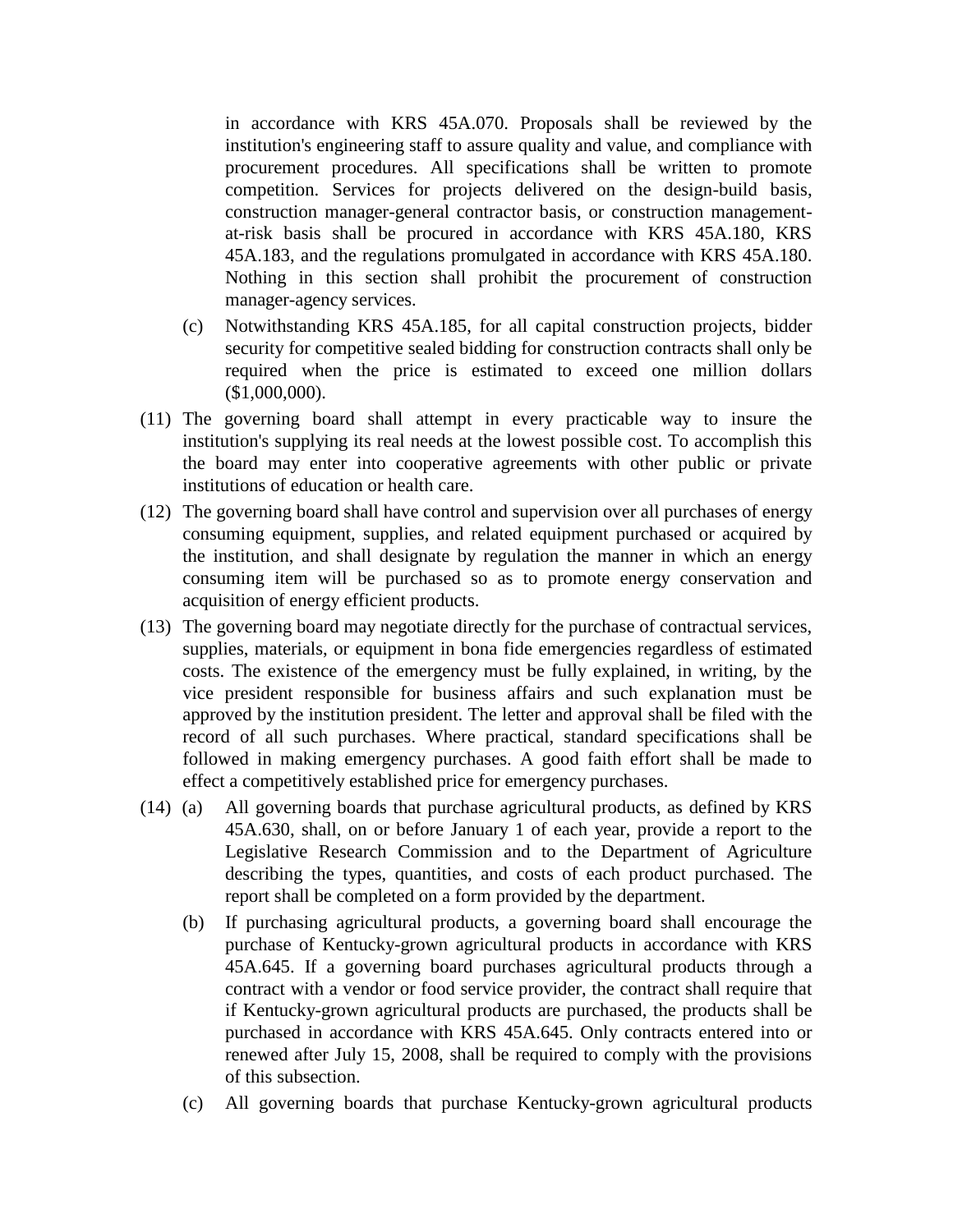shall, on or before January 1 of each year, provide a report to the Legislative Research Commission and to the Department of Agriculture describing the types, quantities, and costs of each product purchased. The report shall be completed on a form provided by the department.

- (15) Notwithstanding KRS 45.760, the governing board may authorize a capital construction project or a major item of equipment even though it is not specifically listed in any branch budget bill, subject to the following conditions and procedures:
	- (a) The full cost shall be funded solely by non-general fund appropriations;
	- (b) Moneys specifically budgeted and appropriated by the General Assembly for another purpose shall not be allotted or reallotted for expenditure on the project or major item of equipment. Moneys utilized shall not jeopardize any existing program and shall not require the use of any current general funds specifically dedicated to existing programs; and
	- (c) The institution's president, or designee, shall submit the project or major item of equipment to the Capital Projects and Bond Oversight Committee for review as provided by KRS 45.800.
- (16) Governing boards shall apply the reciprocal resident bidder preference described in KRS 45A.494 prior to the award of any contract.
- (17) Governing boards may authorize the use of reverse auctions as defined in KRS 45A.070 for the procurement of goods and leases.
- (18) (a) Notwithstanding KRS 56.070, the governing board may obtain private insurance to cover any state property in the institution's possession against loss by fire and other hazards. The level of private insurance coverage shall be commensurate with or greater than the insurance coverage provided through the state fire and tornado insurance fund. An institution whose governing board elects to obtain private insurance shall notify the secretary of the Finance and Administration Cabinet at least six (6) months before terminating the institution's insurance coverage through the state fire and tornado insurance fund.
	- (b) No later than January 1 of each year, an institution whose governing board elects to obtain private insurance instead of insurance coverage provided through the state fire and tornado insurance fund shall certify, in writing, to the secretary of the Finance and Administration Cabinet that the property is insured in accordance with paragraph (a) of this subsection and shall attach a copy of the private insurance policy.

**Effective:** April 26, 2018

**History:** Amended 2018 Ky. Acts ch. 200, sec. 3, effective April 26, 2018. -- Amended 2015 Ky. Acts ch. 105, sec. 13, effective June 24, 2015. -- Amended 2010 Ky. Acts ch. 63, sec. 12, effective July 15, 2010; and ch. 162, sec. 21, effective July 15, 2010. -- Amended 2009 Ky. Acts ch. 37, sec. 2, effective June 25, 2009. -- Amended 2008 Ky. Acts ch. 37, sec. 1, effective July 15, 2008. -- Amended 2005 Ky. Acts ch. 29, sec. 7, effective June 20, 2005. -- Amended 2003 Ky. Acts ch. 56, sec. 1, effective June 24, 2003; and ch. 98, sec. 16, effective June 24, 2003. -- Amended 1997 (1st Extra. Sess.) Ky. Acts ch. 1, sec. 140, effective May 30, 1997. -- Amended 1990 Ky. Acts ch. 496, sec. 50, effective July 13, 1990. -- Created 1982 Ky. Acts ch. 391, sec.